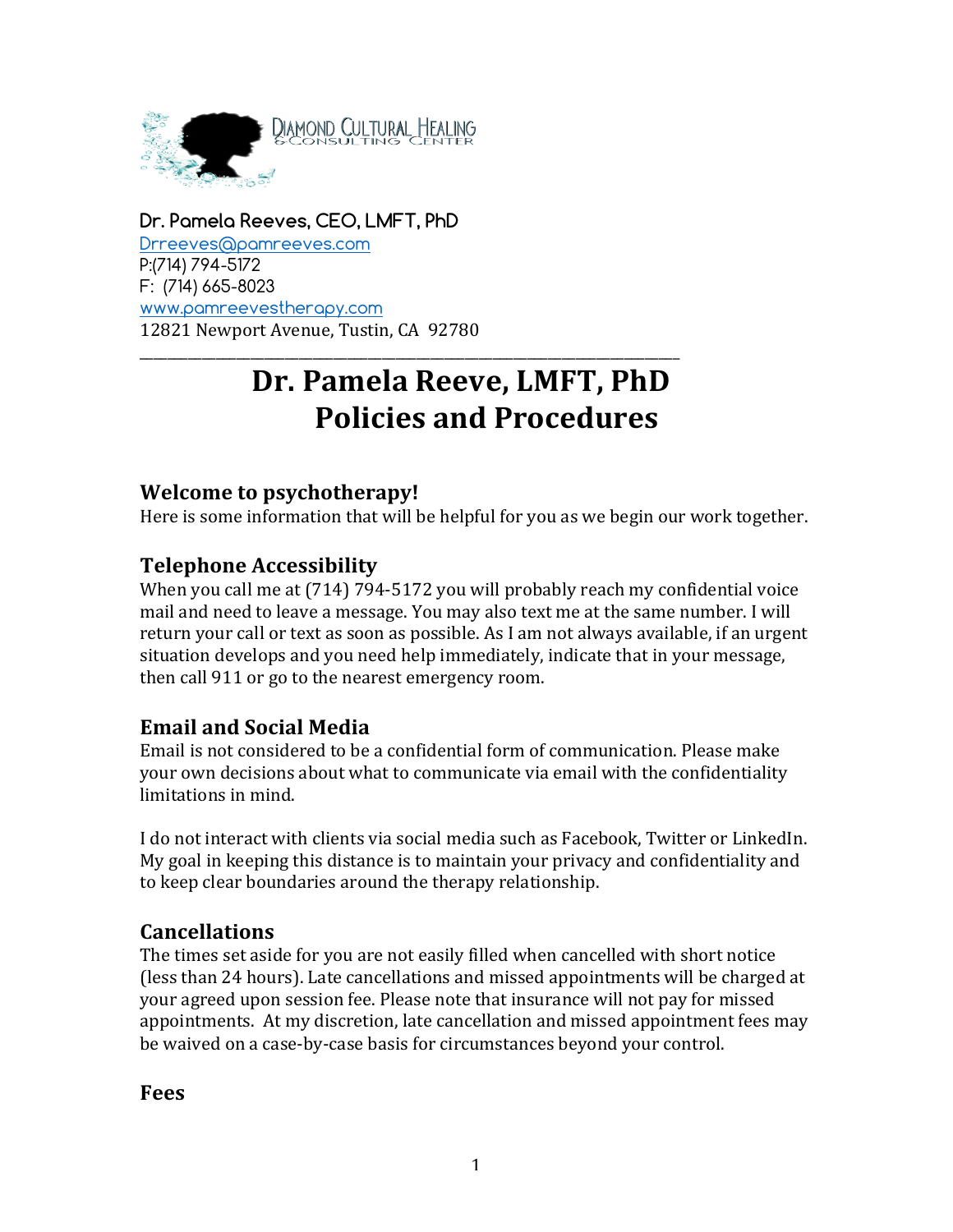Fees are due at each session. You may pay me by cash, check or credit card. My usual fee is \$150 per therapy session for individual or relationship counseling. I also take various insurances and this will be discussed prior to first therapy session.

I am well aware that many people cannot afford to pay this fee. I reserve some of my therapy hours for people with lower household incomes (sliding scale). If your financial circumstances make my usual fee impossible for you to pay I will be glad to talk with you about a reduced fee agreement.

There is no charge for telephone contact between sessions when needed. If such contact gets to be frequent and lengthy, I may need to negotiate a plan with you to pay for subsequent phone contact, but I have not usually found this to be necessary.

# **Confidentiality Policy and Exceptions**

Professional ethics and legal standards require that our conversations and my records (even the fact that you are a client) be kept strictly confidential, unless you sign a release of information form. However, there are times when I am legally and ethically obligated to breach confidentiality, including:

- If you present a serious, imminent danger to yourself or others;
- In cases of apparent abuse or neglect of a child, elderly person, or disabled person;
- When a judge orders the release of information;
- **F** If legal action is brought against me by a client and/or family;
- When necessary to collect fees owed.

In the rare event that confidentiality must be breached, I will attempt to discuss it with you before taking any action, unless doing so would increase danger to you or someone else. In all cases, I will reveal only the minimum amount of information necessary. 

For people who are doing relationship therapy with me, any individual communication between me and one partner that happens outside of a relationship therapy session usually will be disclosed to the other partner(s), at my discretion. Please refer to the *Notice of Privacy Practices* for more information about confidentiality. 

# **Records**

As required by law and professional ethics, I maintain confidential records of our sessions and any other contacts. These records are available to others only at your written request. You have the right to withdraw your permission in writing to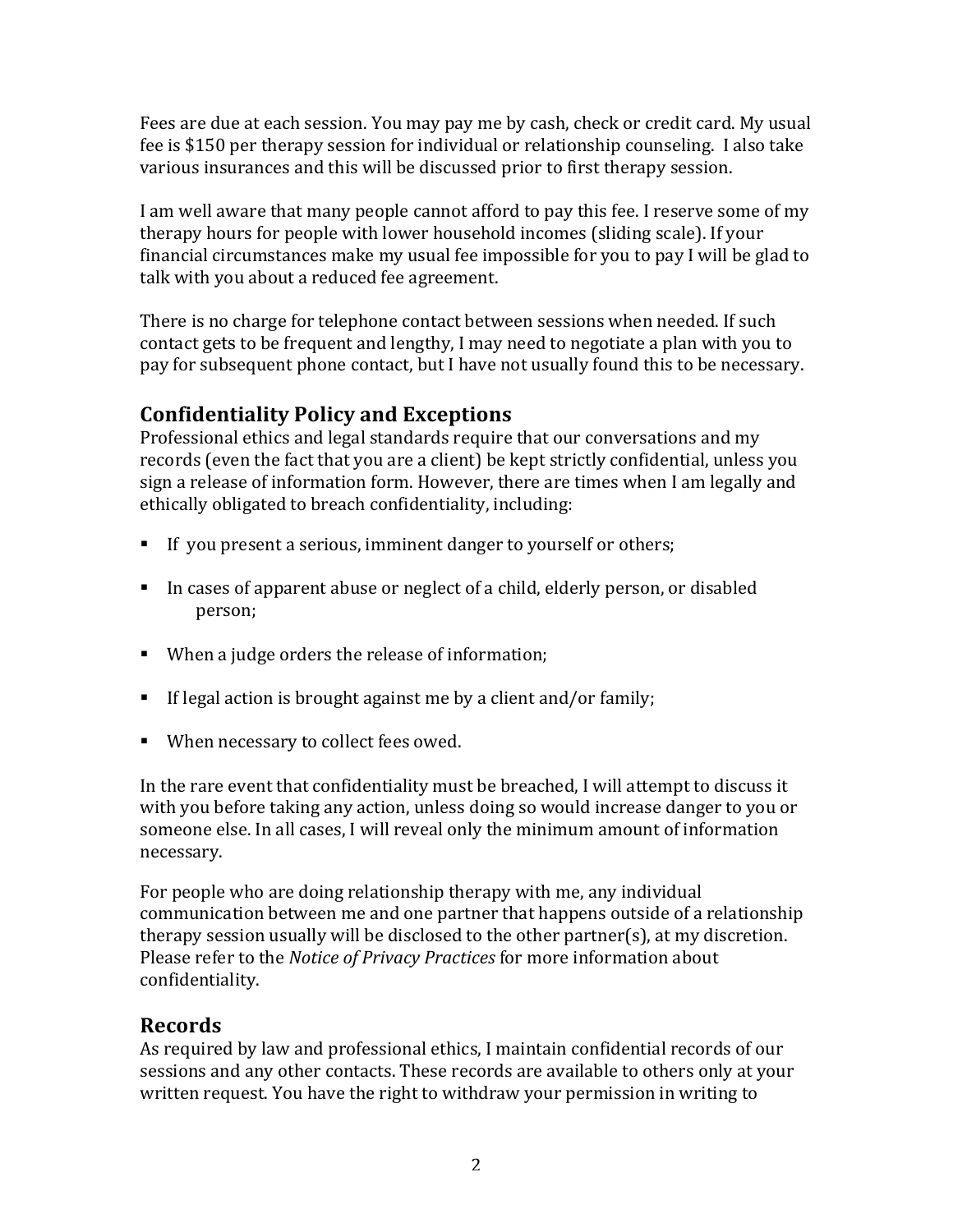prevent future disclosures. You are entitled to receive a copy of these records, unless there is reason to believe that releasing them might be harmful to you. In that case, I will provide them to an appropriate licensed mental health professional of vour choice.

## **Consultation**

In order to serve you best, I may occasionally consult with other professionals when appropriate. Your name and identifying details will not be disclosed.

## **The Treatment Process**

The goals of therapy are arrived at by mutual agreement. Depending on the nature of these goals, the length of therapy can range from a few sessions to several years. Participation in therapy can result in a number of benefits, including reduction of the intensity of the distress or unease that brought you to therapy, improved interpersonal relationships, and insight. However, there are no guarantees that therapy will result in positive or intended results.

There are risks in undertaking therapy. Psychotherapy may sometimes involve recalling or reliving distressing aspects of your history (when it feels safe to do so). As a result, you may at times experience difficult emotions like sadness, guilt, anxiety, anger, loneliness, frustration, or helplessness. I may challenge some of your long-held perceptions and propose different ways of looking at or handling situations, and these challenges may feel uncomfortable.

If at any time you have questions about the process of your therapy, I depend on you to bring them up for discussion. This may be difficult to do, but stretching yourself to try new ways of relating to me may be a helpful experience for you. I respond positively to clients' questioning my work, criticizing me, and identifying my mistakes and feel that such conversations are helpful for the therapy. It is also helpful for me to hear from you what you think is going well in therapy.

I am a trained Gestalt therapist and think of Gestalt therapy as my main therapeutic orientation. I also draw from other psychological theories as well, including feminist therapy and positive psychology. Please feel free to ask me at any point if you are curious about the theory behind what I am doing in therapy sessions.

# **Ending Therapy**

In the first couple of meetings we will assess if we are likely to work well together. If we are not a good match, I will offer referrals to other clinicians or resources. If at any point during psychotherapy it becomes evident to you or to me that our work together is not effective or is no longer necessary, we can discuss this together, and if appropriate, terminate treatment and explore possible alternatives.

As an ethical practitioner, I will not practice beyond the level of my competence, as established by my education, training, and experience. In the event that you would